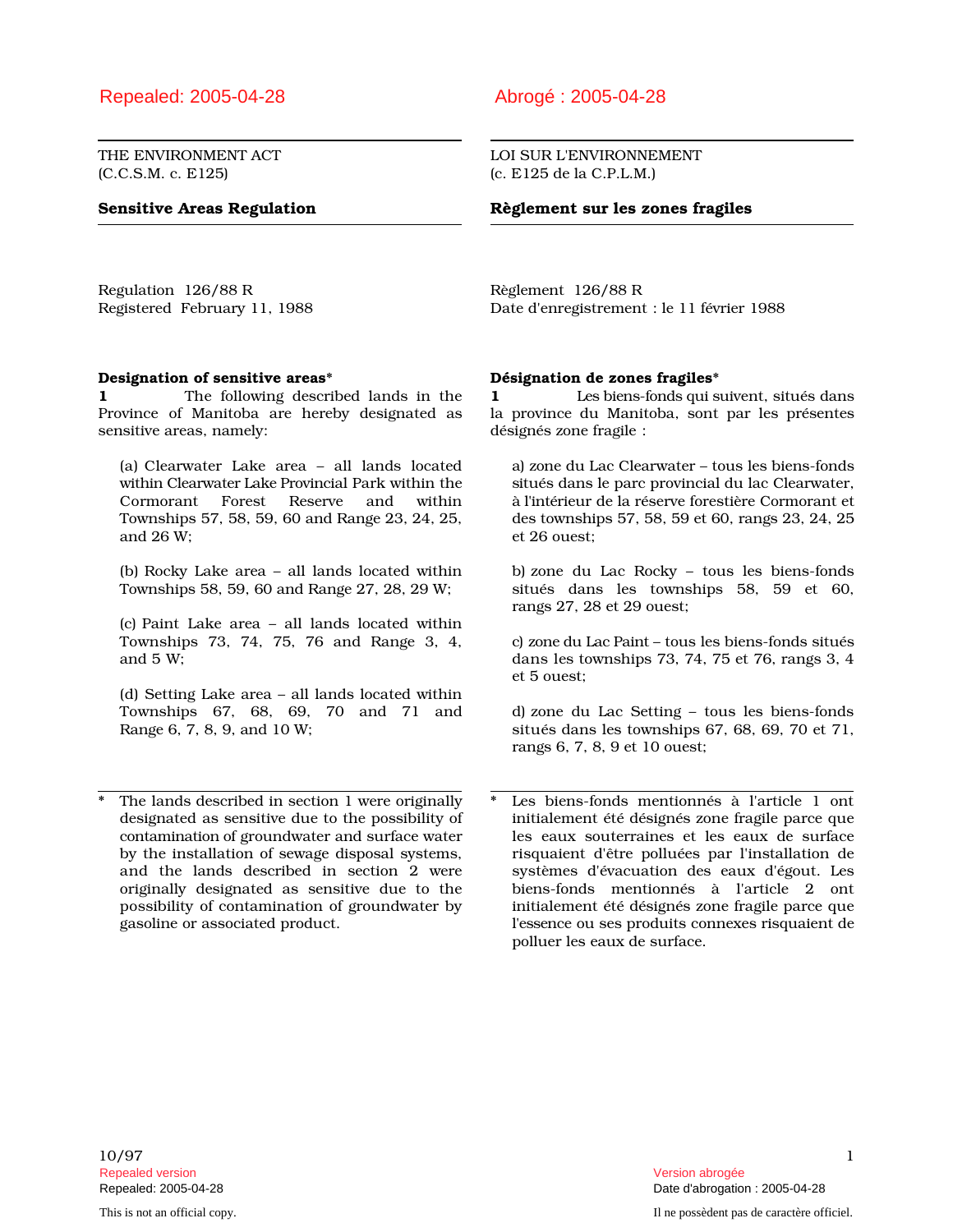Range 25, 26, 27, 28 and 29 W; rangs 25, 26, 27, 28 et 29 ouest;

(f) Snow Lake, Weskusko Lake and Snow Creek a r e a  $\sim$  $a$ ll a n ds located within Townships 65, 66, 67, 68 and Range 15, 16, 1 and 18 W; et 18 ouest;

 $(g)$  Rock Lake area – all lands located within:

(i ) Township 3, Ra n ge 14W – all o f Sections 21, 22, 23, 24 and N 1/2 o Sections 13, 14 and 15, and

(ii) Township 3, Range  $13W - N$  1/2 of S e c t i o n 8 , a ll o f Sections 9, 10, 11, 12, 14, 15, 16, 17, 18 and S 1/2 of Section 19:

(h) Pelican Lake area – all lands located within

 $(i)$  Township 5, Range  $16W$  – Section 4, 5 NE 1/4 of 6, all of 7 except SW 1/4, all of Section 8, SW 1/4 of Section 9, all o Sections 17, 18 and 19 and SW 1/4 o Section 20, section 6, la section 7 à l'exception du quart

(ii) Township 4, Ra n ge 16W – all o f Sections 12 and 13, all of Section 14 excep the SW  $1/4$ , the NE  $1/4$  of Section 15 NE 1/2 of Section 21, all of Sections 22 and 23, S 1/2 of Section 24, SW 1/4 o Section 26, all of Sections 27, 28 and 33, and sec all of Sec ti on 34 exce pt the NE 1/4 and E 1/2 of Section 32, and

(iii) Township 4, Ra n ge 15W – all o f Sections 5, 6 and 7, W 1/2 of 8, and all of section 18 except the NE  $1/4$  thereof;

(i) George Lake area-all lands located withi Section 24-1-20W, Turtle Mountain Provincial Park; (iii) le

kusko et du ru isse au Sn ow – t o us les biens-fonds situés dans 7 les t o wn s h i ps 65, 66, 67 et 68, r a n gs 15, 16, 1 7

> du lac Rock - tous les biens-fonds compris dans :

f (i) le township 3, rang 14 ouest – les et 24 au complet, et la moitié nord des sections 13, 14 et 15,

f (ii) le township 3, rang 13 ouest – la moitié nord de la section 8, les sections 9, 10, 11, et 18 au c o m p l et et l a moitié sud de la section 19;

, situés dans : h) zone du lac Pelican – tous les biens-fonds

f (i) le township 5, rang 16 ouest – les f sections 4 et 5, le quart nord-est de la sud-ouest de la section 9, l e s t sections 17, 18, 19 au complet, et le quart , sud-ouest de la section 20, sud-ouest, la section 8 au complet, le quart

24 10/97 (e) Athapapuskow Area – all lands located within  $\alpha$  12/97 (e) Area – 2007 (e) Area – 2007 (e) Area – 2007 (e) Area – 2007 (e) Area – 2007 (e) Area – 2007 (e) Area – 2007 (e) Area – 2007 (e) Area – all lands loc f (ii) le township 4, rang 16 ouest – les sections 12 et 13 au complet, la section 14 à l'exception du quart sud-ouest, le quart nord-est de la section 15, la moitié nord-est complet, la moitié sud de la section 24, le quart sud-ouest de la section 26, les et 33 au complet, la la moitié est de la section 32, de la section 21, les sections 22 et 23 au s ection 34 à l'exception du quart nord-est et

township 4, rang 15 ouest – les sec ti o ns 5, 6 et 7 au complet, la moitié ouest de la section 8, la section 18 à l'exception de son quart nord-est;

i) z o ne du l ac G e o rge – t o us les biens-fonds situés dans les sections 24-1-20 ouest, parc provincial Turtle Mountain;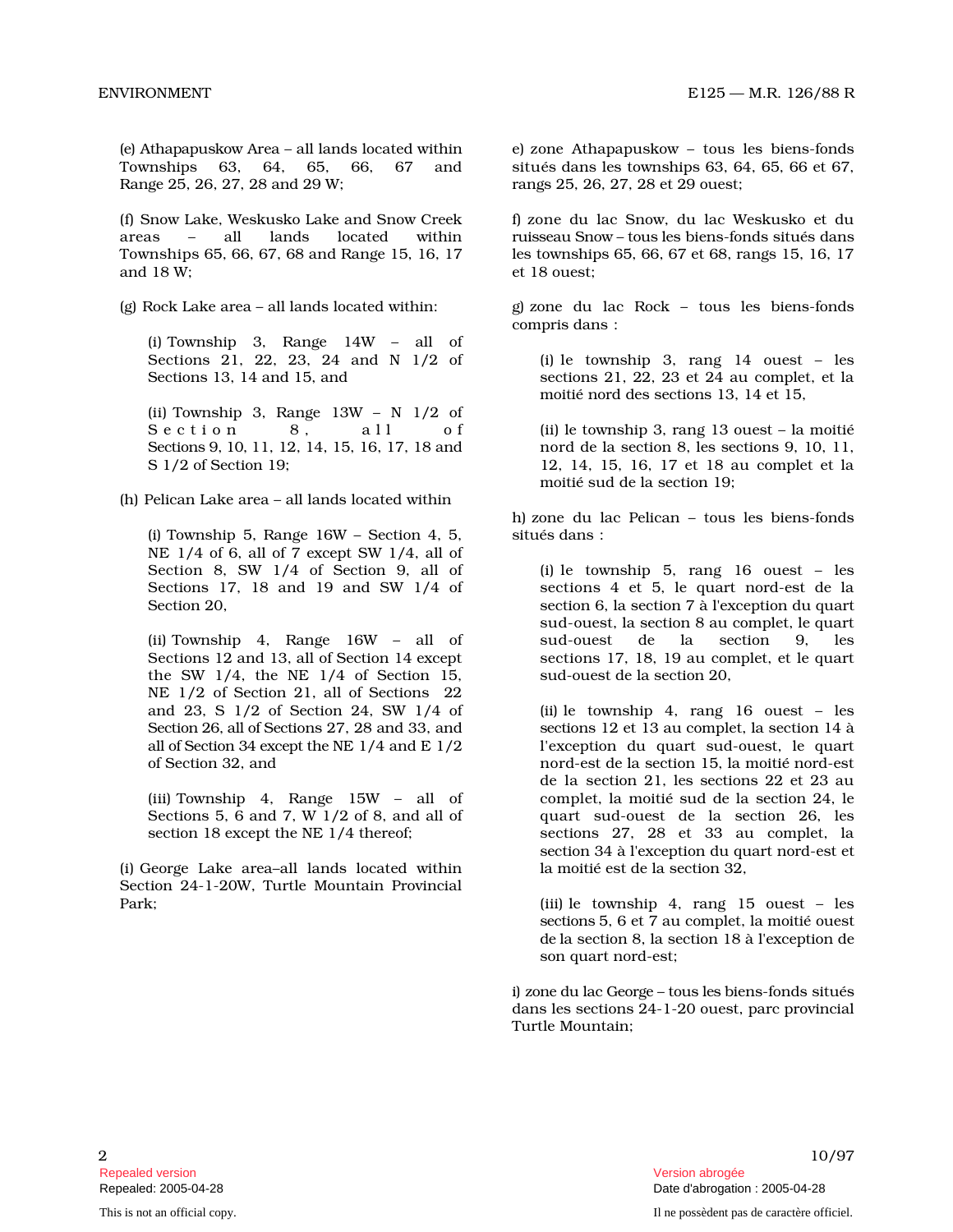(j) Bower Lake area – all lands located within j) Section 22-1-20W, Turtle Mountain Provincial Park; Turtle Mountain;

(k) Sharpe Lake area  $-$  all lands located within Section 23-1-22W, Rural Municipality o Winchester; municipalité rurale de Winchester;

(1) Dromore Lake area – all lands located within 1) Section 4-1-22W, Rural Municipality of Winchester; example a metal of the control of the rurale de Winchester;

(m) Hasselfield Lake area  $-$  all lands located within Section 4-1-22W, Rural Municipality of Winchester; **rurale de Winchester; rurale de Winchester**;

(n) Metigoshe Lake area  $-$  all lands located within Section 4-1-22W, Rural Municipality of Winchester; rurale de Winchester;

(o) Oak Lake Island Resort Cottage o) lotissement de résidences secondaires de la Development – located within the  $E$  1/2 of Section - 8 -24W, t he SW 1 /4 o f Section - 8 -24W, t he NE 1 /4 o Section 19-8-24W, and the NW 1/4 of Section 20-8-24W; nord-ouest de la section 20-8-24 ouest;

(p) Cherry Point Cottage Development – located wi th i n Le g al S ubdivision Plan # 1138, Part of the Cherry SW 1/4 of Section 31-8-24W.

2 The following described lands in the Town of Neepawa, in the Province of Manitoba, are hereby designated as a sensitive area, namely:

( a) all of Sec ti o ns 27, 28, 33, 34, and the E 1/2 of Sections 29 and 32, all in Township 15 Range 15W; and township 15, rang 15 ouest;

(b) the S  $1/2$  of Sections 3 and 4, and the SW  $1/4$ of Section 2, all in Township 15, Range 15W.

### Septic tank absorption fields and sewage ejectors 3 Septic tank absorption fields

ejectors are prohibited on the lands referred to in sec tion 1, unless there is prior authorization by the local environment officer.

z o ne du l ac B ower – tous les biens-fonds situés dans la section 22-1-20 ouest, parc provincial

a r pe – t o us les b i e n s - fo n d s f situés dans la section 23-1-22 ouest,

> zone du lac Dromore, tous les biens-fonds s i tués d ans la section 4-1-22 ouest, municipalité

> lfield, tous les biens-fonds s i tués d ans la section 4-1-22 ouest, municipalité

> she – tous les biens-fonds s i tués d ans la section 4-1-22 ouest, municipalité

s t ation de villégiature du lac Oak – situé dans la moitié est de la section 30-8-24 ouest, le quart f sud-ouest de la section 29-8-24 ouest, le quart nord-est de la section 19-8-24 ouest, le quart

> p) lotissement de résidences secondaires de Point – plan de subdivision légale – situé dans le quart sud-ouest de la section 31-8-24 ouest.

2 Les biens-fonds qui suivent, situés dans la ville de Neepawa, au Manitoba, sont par les présentes désignés zone fragile :

a) les sections 27, 28, 33 et 34 au complet et la , moitié est des sections 29 et 32, dans le

> et 4 et le q u a r t sud-ouest de la section 2, dans le township 15, rang 15 ouest.

## Champs d'absorption de fosses septiques et éjecteurs d'eaux usées

3 Il est interdit d'aménager des champs d'absorption de fosses septiques et des éjecteurs d'eaux usées sur les biens-fonds mentionnés à l'article 1 sans avoir obtenu au préalable l'autorisation de l'agent de l'environnement local.

10/97 Repealed version abrogée et al. Alian abrogée et al. Alian abrogée et al. Alian abrogée et al. Alian abrogée e

This is not an official copy. Il ne possèdent pas de caractère officiel.